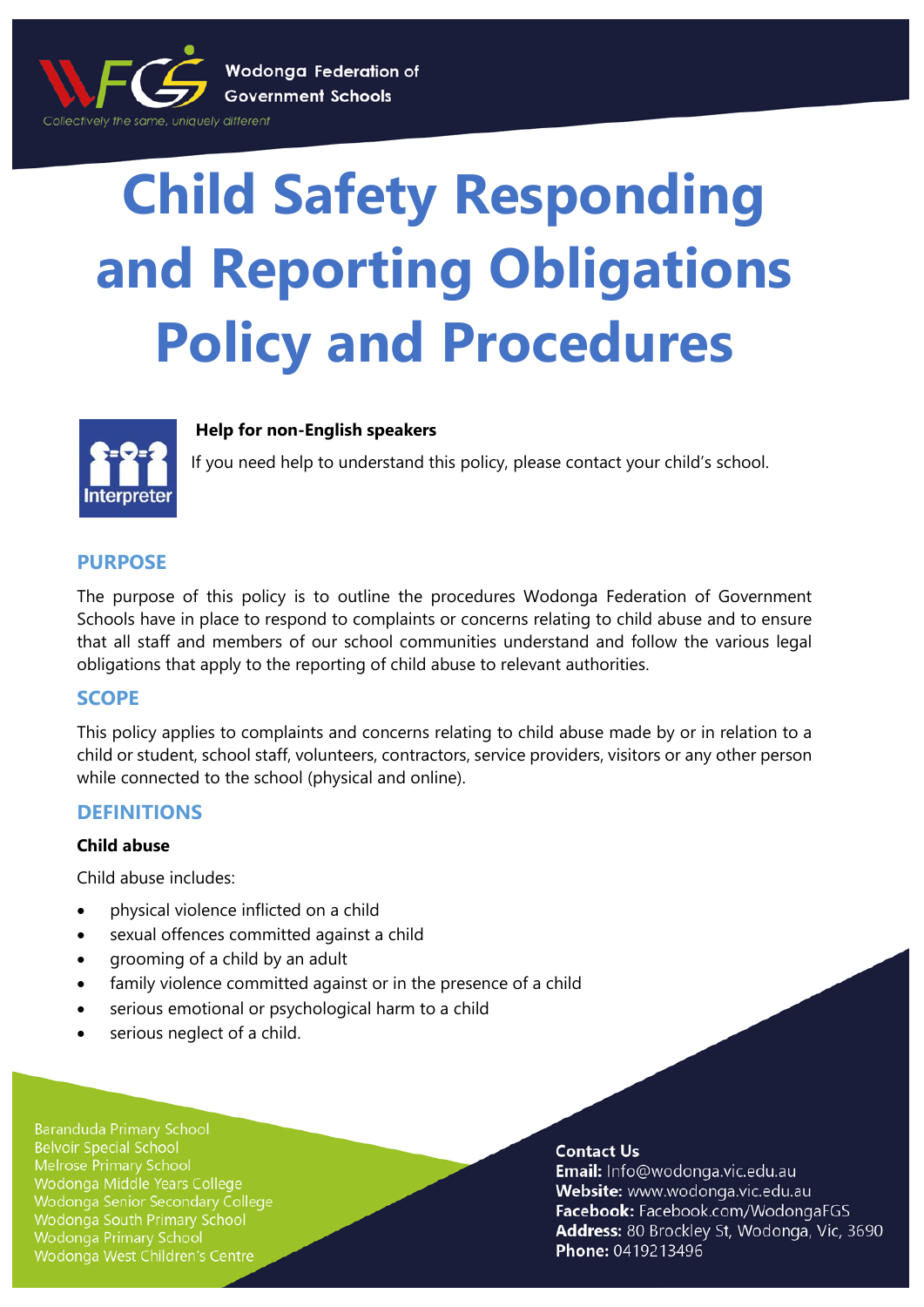

The definition of child abuse is broad and can include student to student incidents and concerns, as well as behaviour committed by an adult.

#### **Grooming**

Grooming is a criminal offence under the *Crimes Act 1958* (Vic) and is a form of child abuse and sexual misconduct. This offence targets predatory conduct undertaken by an adult to prepare a child, under the age of 16, to engage in sexual activity at a later time. Grooming can include communicating (including electronic communications) and/or attempting to befriend or establish a relationship or other emotional connection with the child or their parent or carer.

#### **School staff member**

For the purpose of this policy a school staff member includes a contractor engaged by our member schools or member school councils to perform child-related work.

# **POLICY**

The Wodonga Federation of Government Schools (The Federation) understands the important role our member schools play in protecting children from abuse. We have a range of policies and measures in place to prevent child abuse from occurring at our member schools or during school activities.

# **Information for students**

- All students should feel safe to speak to any staff member to raise any concerns about their safety or any other concerns that they have
- If a student does not know who to approach at our member schools they should start with their classroom teacher, house leader, wellbeing staff member or assistant principal.

# **Identifying child abuse**

To ensure we can respond in the best interests of students and children when complaints or concerns relating to child abuse are raised, all staff and relevant volunteers must:

- understand how to identify signs of child abuse and behavioural indicators of perpetrators for detailed information on identifying child abuse and behavioural indicators of perpetrators refer to [Identify child abuse](https://www.education.vic.gov.au/school/teachers/health/childprotection/Pages/identify.aspx)
- understand their various legal obligations in relation to reporting child abuse to relevant authorities - for detailed information on the various legal obligations refer to Appendix A
- follow the below procedures for responding to complaints or concerns relating to child abuse, which ensure our member schools act in the best interests of students and children

**Baranduda Primary School Belvoir Special School** Melrose Primary School Wodonga Middle Years College Wodonga Senior Secondary College Wodonga South Primary School **Wodonga Primary School** Wodonga West Children's Centre

#### **Contact Us**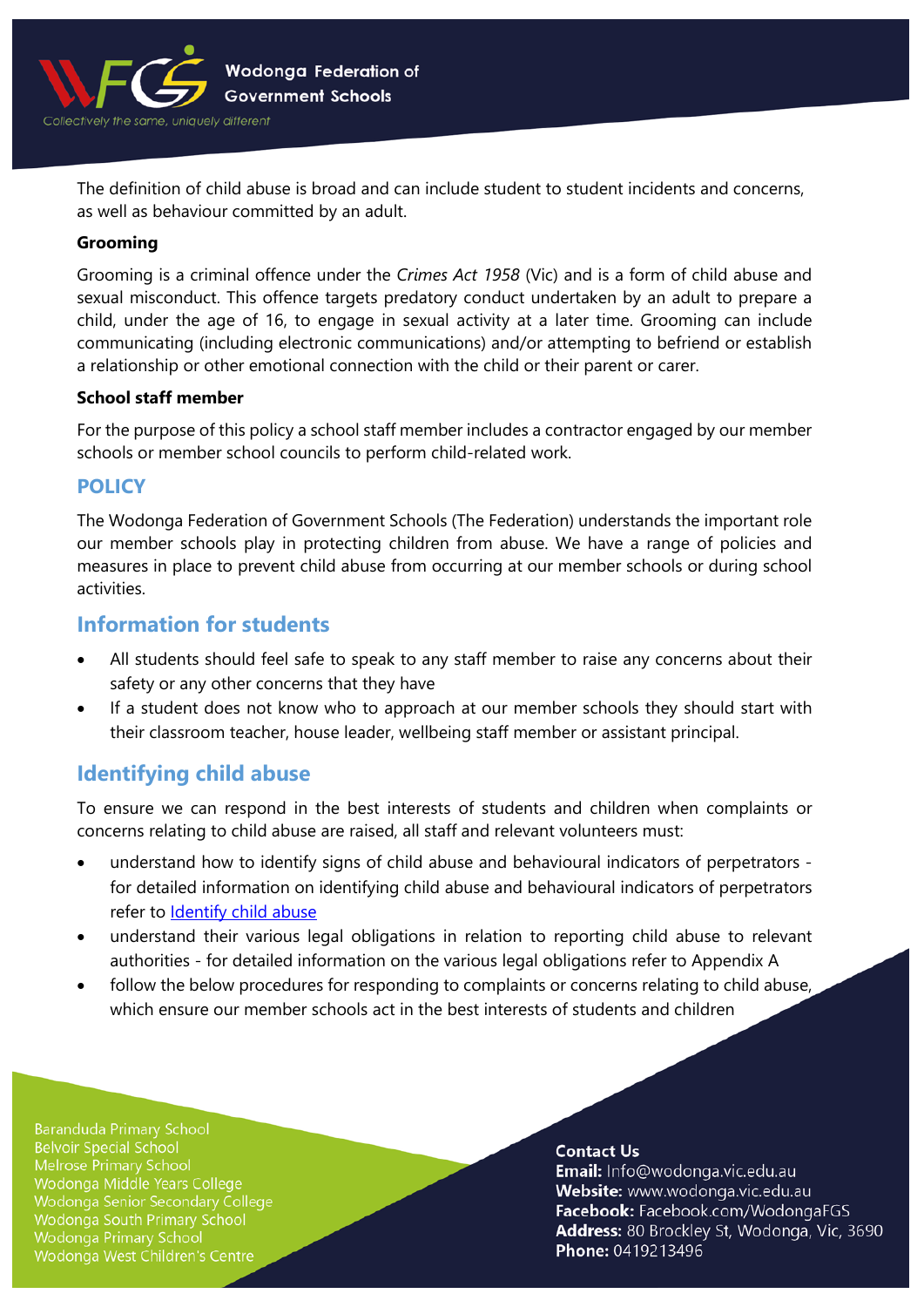

and complies with both our legal and Department policy obligations.

Our Federation member schools recognise the diversity of the children, young people, and families at our member schools and take account of their individual needs and backgrounds when considering and responding to child safety incidents or concerns.

# **Procedures for responding to an incident, disclosure, allegation or suspicion of child abuse**

In responding to a child safety incident, disclosure, allegation or suspicion, our member schools will follow:

- the [Four Critical Actions for Schools](https://www.education.vic.gov.au/Documents/about/programs/health/protect/FourCriticalActions_ChildAbuse.pdf) for complaints and concerns relating to all forms of child abuse
- the [Four Critical Actions: Student Sexual Offending](https://www.education.vic.gov.au/school/teachers/health/childprotection/Pages/stusexual.aspx) for complaints and concerns relating to student sexual offending
- their Student Wellbeing and Engagement Policy and the Federation Bullying Prevention Policy for complaints and concerns relating to student physical violence or other harmful student behaviours.

## **School staff and volunteer responsibilities**

## **1. Immediate action**

If a school staff member or volunteer witnesses an incident of child abuse, or reasonably believes, suspects or receives a disclosure or allegation that a child has been, or is at risk of being abused, they must:

- If a child is at immediate risk of harm, separate alleged victims and others involved, administer first aid (appropriate to their level of training) and call 000 for urgent medical or police assistance where required to respond to immediate health or safety concerns
- Notify a member of the school's leadership team or wellbeing team as soon as possible, who will ensure our member school follows the steps in these procedures.

NOTE for staff and volunteers:

- If you are uncertain if an incident, disclosure, allegation or suspicion gives rise to a concern about child abuse you must always err on the side of caution and report the concern to a member of the school's leadership team or wellbeing team
- If the nominated staff is unavailable, another member of the relevant school's leadership or wellbeing team will take on this role

**Baranduda Primary School Belvoir Special School** Melrose Primary School Wodonga Middle Years College Wodonga Senior Secondary College Wodonga South Primary School **Wodonga Primary School** Wodonga West Children's Centre

#### **Contact Us**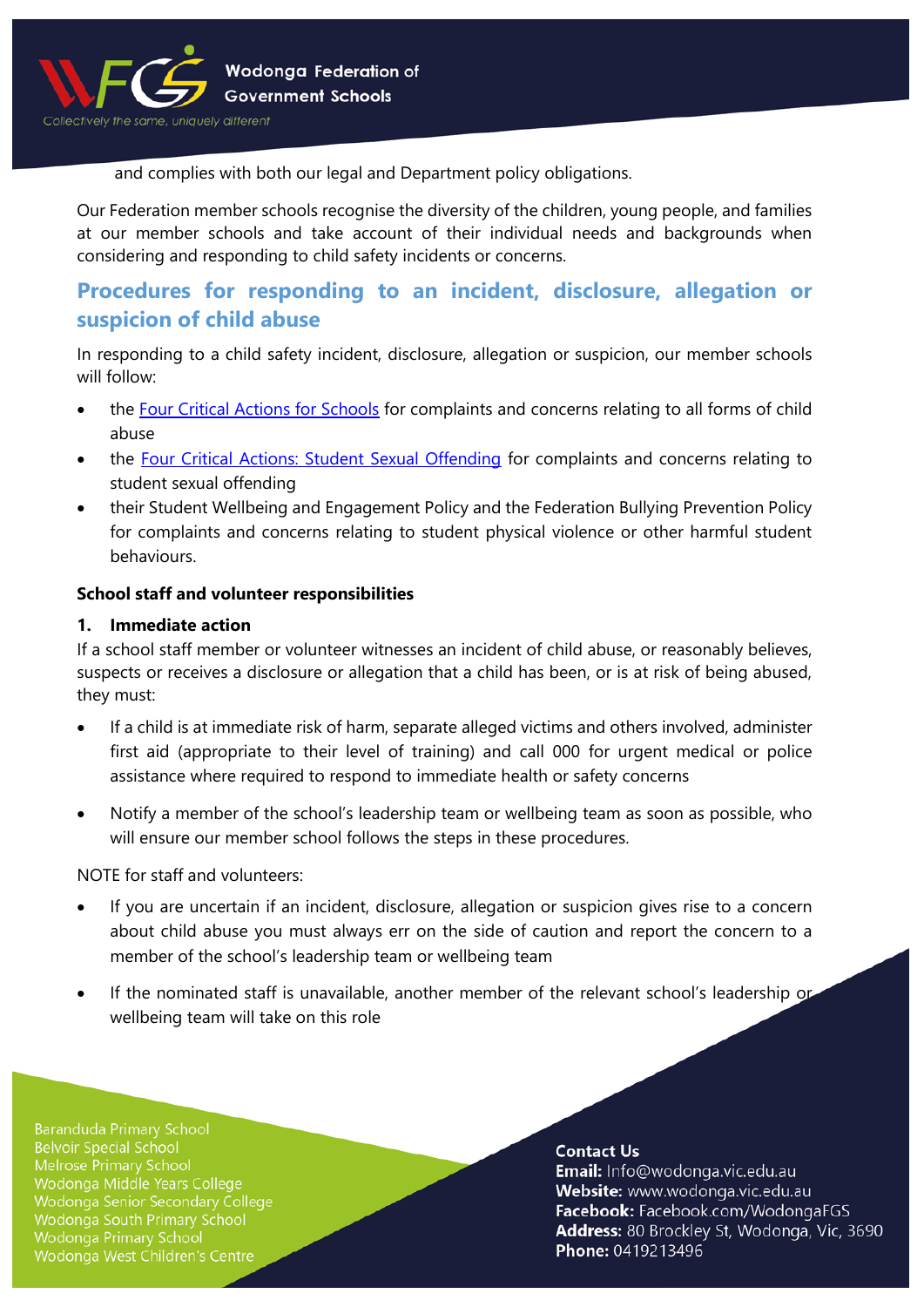

- Wodonga Federation of **Government Schools**
- If the concerns relate to the conduct of the relevant school's leadership or wellbeing team, notify either the principal or the North Eastern Victoria regional office where the person nominated above is the principal who must then take on responsibility for ensuring our school follows these procedures.

Refer to Appendix B for guidance on how to respond to a disclosure of child abuse.

# **2. Reporting to authorities and referring to services**

As soon as immediate health and safety concerns are addressed, and relevant school staff have been informed, the member school's nominated staff member **must** report all incidents, suspicions and disclosures of child abuse as soon as possible.

The following steps will ensure our school complies with the four critical actions as well as additional actions required under the Child Safe Standards.

The nominated staff member at the relevant member school must ensure:

- all relevant information is reported to the Department of Families, Fairness and Housing (DFFH) Child Protection, Victoria Police or relevant services where required
- the incident is reported to the Department's [eduSafe Plus portal](https://services.educationapps.vic.gov.au/edusafeplus) or the Incident Support and Operations Centre (1800 126 126) in accordance with the severity rating outlined in the [Managing and Reporting School Incidents Policy](https://www2.education.vic.gov.au/pal/reporting-and-managing-school-incidents-including-emergencies/policy)
- all [reportable conduct](https://www2.education.vic.gov.au/pal/reportable-conduct-scheme/policy) allegations or incidents are reported by the Principal to the Department's Employee Conduct Branch (03 7022 0005) – where a reportable conduct allegation is made against the Principal, the Regional Director must be informed who will then make a report to Employee Conduct Branch.

NOTE: In circumstances where staff members are legally required to report child abuse to DFFH Child Protection or Victoria Police and they are unable to confirm that the information has been reported by another person at the school or the designated member of school staff does not agree that a report needs to be made, the staff member who has formed the reasonable belief must still contact DFFH Child Protection and Victoria Police to make the report.

If you believe that a child is not subject to abuse, but you still hold significant concerns for their wellbeing you must still act. This may include making a referral or seeking advice from Child FIRST or The Orange Door (in circumstances where the family are open to receiving support) DFFH Child Protection or Victoria Police.

**Baranduda Primary School Belvoir Special School** Melrose Primary School Wodonga Middle Years College Wodonga Senior Secondary College Wodonga South Primary School Wodonga Primary School Wodonga West Children's Centre

#### **Contact Us**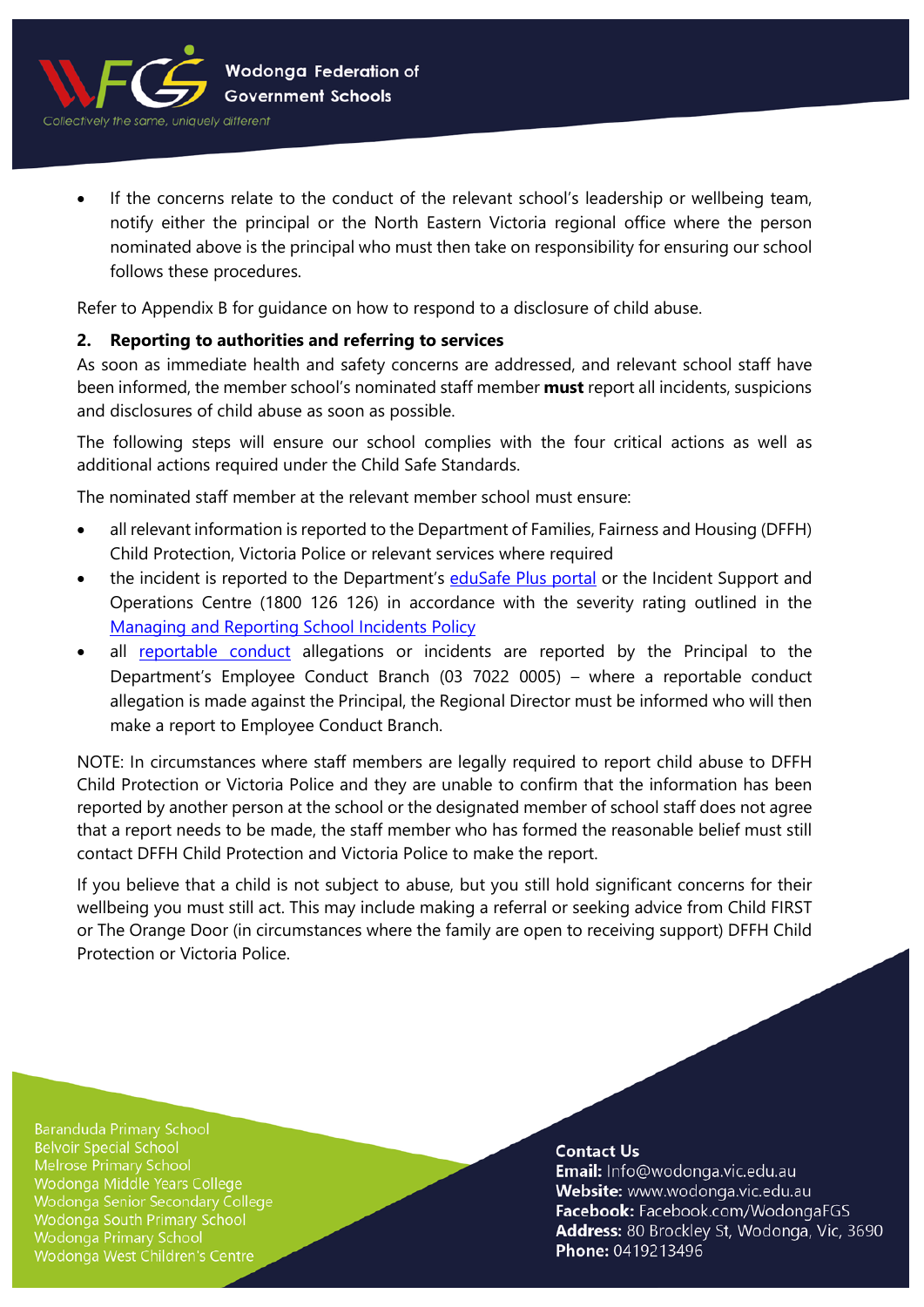

## **3. Contacting parents or carers**

The nominated staff member in the relevant member school must ensure parents and carers are notified unless advised otherwise by DFFH Child Protection or Victoria Police, or there are other safety and wellbeing concerns in relation to informing parents/carers.

Principals may contact the Department of Education and Training Legal Division for advice on notifying parents and carers, and where relevant, the wider school community.

For further quidance, refer to **PROTECT Contacting parents and carers** 

## **4. Ongoing protection and support**

The nominated staff member at the relevant member school and the school's leadership and wellbeing team must ensure appropriate steps are taken by the school to protect the child and other children from any continued risk of abuse. These steps must be taken in consultation with any relevant external agency or Department staff such as DFFH Child Protection, Victoria Police, Legal Division or Employee Conduct Branch. Ongoing protection will also include further reports to authorities if new information comes to light or further incidents occur.

Appropriate, culturally sensitive and ongoing support must be offered and provided to all affected students. Ongoing support will be based on any available advice from the Department, parents and carers, health practitioners, and other authorities (such as DFFH or Victoria Police) and may include referral to wellbeing professionals, development of a safety plan, student support group meetings, and, for student-to-student incidents, behaviour management and support measures.

## **5. Recordkeeping**

The nominated staff member at the relevant member school will ensure that:

- detailed notes of the incident, disclosure, allegation or suspicion are taken including, where possible, by the staff member or volunteer who reported the incident, disclosure, or suspicion to them
- detailed notes are taken of any immediate or ongoing action taken by the member school to respond to the incident, disclosure, allegation or suspicion
- all notes and other records relating to the incident, disclosure, allegation or suspicion, including the member schools immediate and ongoing actions, are stored securely.

# **For school visitors and school community members**

All community members aged 18 years or over have legal obligations relating to reporting child abuse – refer to Appendix A for detailed information.

**Baranduda Primary School Belvoir Special School** Melrose Primary School Wodonga Middle Years College Wodonga Senior Secondary College Wodonga South Primary School **Wodonga Primary School** Wodonga West Children's Centre

#### **Contact Us**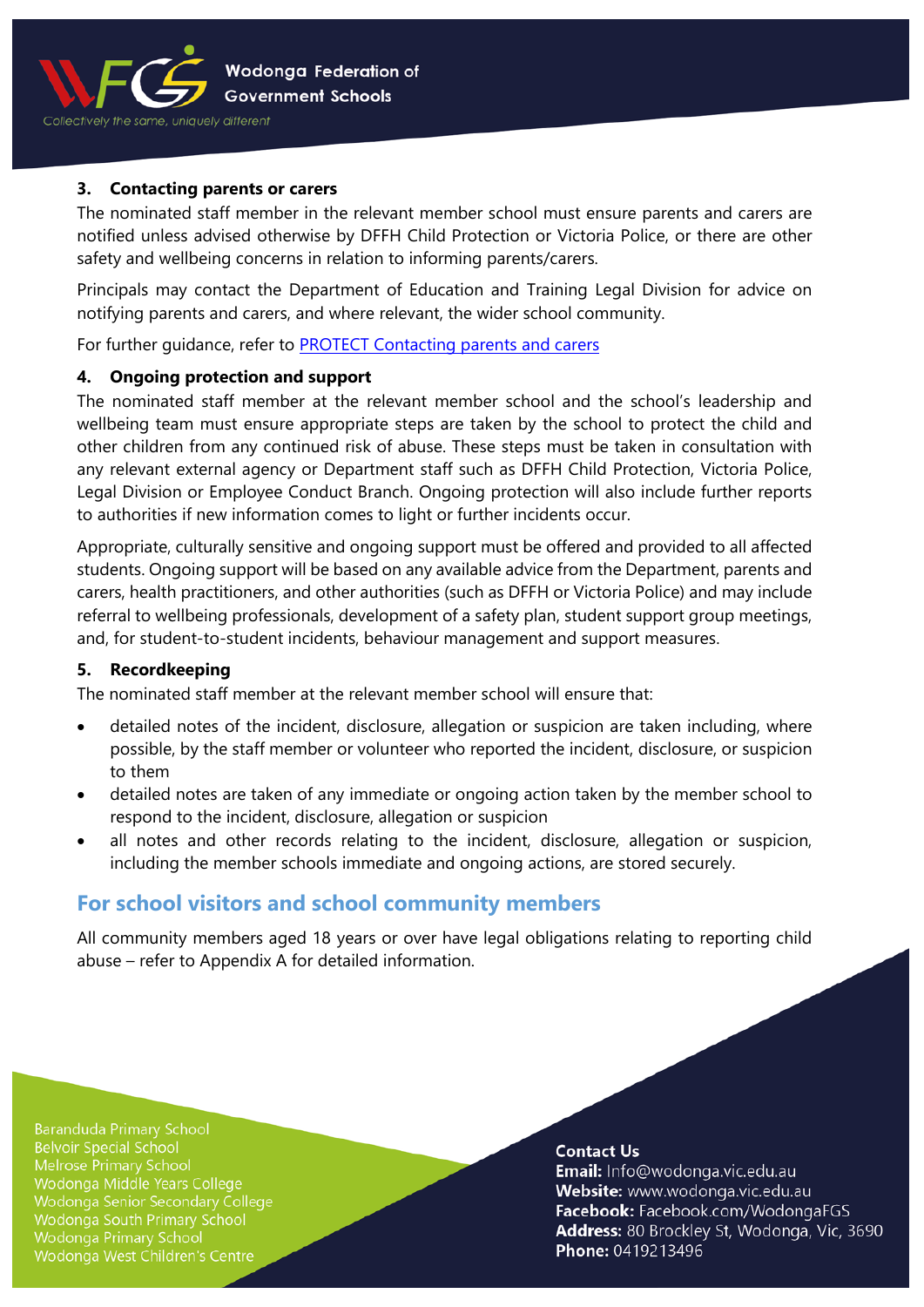

Any person can make a report to DFFH Child Protection or Victoria Police if they believe on reasonable grounds that a child is in need of protection. For contact details, refer to the [Four Critical](https://www.education.vic.gov.au/Documents/about/programs/health/protect/FourCriticalActions_ChildAbuse.pdf)  [Actions.](https://www.education.vic.gov.au/Documents/about/programs/health/protect/FourCriticalActions_ChildAbuse.pdf) 

Members of the community do not have to inform a member school if they are making a disclosure to DFFH Child Protection or the Victoria Police. However, where a community member is concerned about the safety of a child or children at a member school, the community member should report this concern to the principal so that appropriate steps can are be taken to support the student.

# **Additional requirements for all staff**

All staff play an important role in supporting student safety and wellbeing and have a duty of care to take reasonable steps to prevent reasonably foreseeable harm to students.

Fulfilling the roles and responsibilities in the above procedure does not displace or discharge any other obligations that arise if a person reasonably believes that a child is at risk of child abuse. This means that if, after following the actions outlined in the procedure, a staff member reasonably believes that a child remains at risk of abuse, they must take the following steps:

- if they are concerned that the school has not taken reasonable steps to prevent or reduce the risk, raise these concerns with the principal in the first instance, and escalate to the regional office if they remain unsatisfied
- report the matter to the relevant authorities where they are unable to confirm that the information has been reported by another staff member.

Staff must refer to Appendix A for further information on their obligations relating to reporting to authorities.

# **COMMUNICATION**

This policy may be communicated to our school community in the following ways:

- Available publicly on our member school's website and The Federation's website
- Included in induction processes for relevant staff
- Included as a link in all invitations to prospective volunteers
- Included in our member schools staff handbook/manual
- Discussed in an annual staff briefing/meeting
- Made available in hard copy from our member school administration upon request

**Baranduda Primary School Belvoir Special School** Melrose Primary School Wodonga Middle Years College Wodonga Senior Secondary College Wodonga South Primary School **Wodonga Primary School** Wodonga West Children's Centre

#### **Contact Us**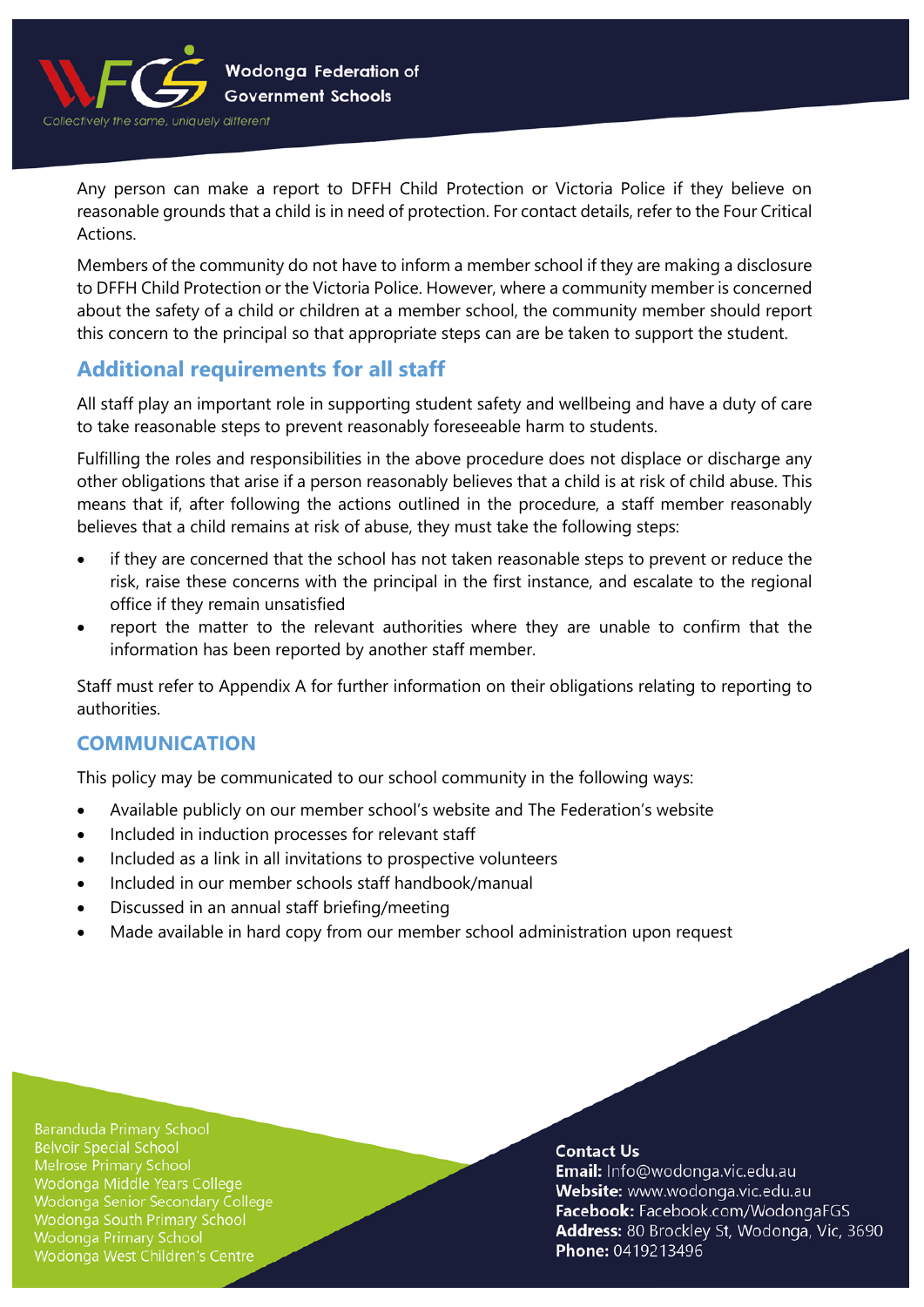

# **FURTHER INFORMATION AND RESOURCES**

The following Department of Education and Training policies and guidance are relevant to this policy:

- [Child Safe Standards](https://www2.education.vic.gov.au/pal/child-safe-standards/policy)
- Protecting Children [Reporting and Other Legal Obligations](https://www2.education.vic.gov.au/pal/protecting-children/policy)
- [Managing and Reporting School Incidents](https://www2.education.vic.gov.au/pal/reporting-and-managing-school-incidents-including-emergencies/policy)
- [Reportable Conduct](https://www2.education.vic.gov.au/pal/reportable-conduct-scheme/policy)
- [Restraint and Seclusion](https://www2.education.vic.gov.au/pal/restraint-seclusion/policy)
- [Identify child abuse](https://www.education.vic.gov.au/school/teachers/health/childprotection/Pages/identify.aspx)
- [Report child abuse in schools \(including four critical actions\)](https://www.education.vic.gov.au/school/teachers/health/childprotection/Pages/report.aspx)
- [Identify and respond to student sexual offending](https://www.education.vic.gov.au/school/teachers/health/childprotection/Pages/stusexual.aspx)

The following school policies are also relevant to this policy:

- Each member schools' Statement of Values and School Philosophy
- The Federation's Visitor Policy
- The Federation's Child Safe Policy and Code of Conduct
- The Federation Volunteer Policy
- The Federation's Inclusion and Diversity Policy
- The Federation's School Child Safety Induction Pack

# **APPROVAL**

| Policy last reviewed       | June 2022                    |
|----------------------------|------------------------------|
| Consultation               | School council – June 2022   |
|                            | Students - 09/06/2022        |
|                            | Staff $-$ June 2022          |
|                            | School community - June 2022 |
| Approved by                | Principal (23/06/2022)       |
| Next scheduled review date | 22/06/2024                   |

**Baranduda Primary School Belvoir Special School** Melrose Primary School Wodonga Middle Years College Wodonga Senior Secondary College Wodonga South Primary School Wodonga Primary School Wodonga West Children's Centre

#### **Contact Us**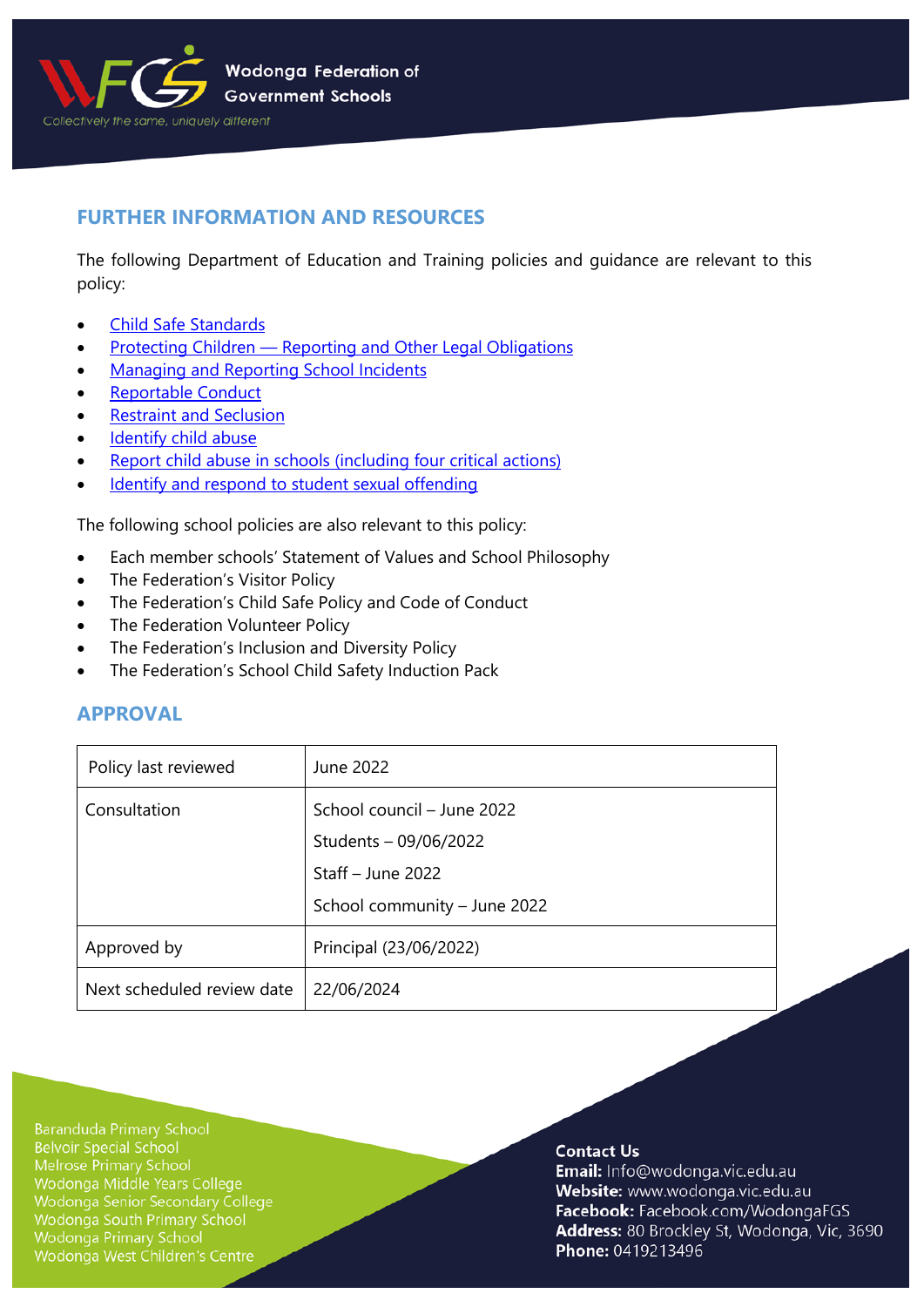

# **APPENDIX A**

# **LEGAL OBLIGATONS RELATING TO REPORTING CHILD ABUSE**

The following information outlines the various legal obligations relating to the reporting of child abuse to relevant authorities.

It is important to note that the procedures outlined in the above policy ensure compliance with the below reporting obligations, and also include additional steps to ensure compliance with Department policy and our member school's duty of care obligations.

# **Mandatory reporting to Department of Families, Fairness and Housing (DFFH) Child Protection**

The following individuals are mandatory reporters under the *Children, Youth and Families Act 2005* (Vic):

- registered teachers and early childhood teachers (including principals and school staff who have been granted permission to teach by the VIT)
- school counsellors including staff who provide direct support to students for mental, emotional or psychological wellbeing, including (but not limited to) school health and wellbeing staff, primary welfare coordinators, student wellbeing coordinators, mental health practitioners, chaplains, and Student Support Services staff
- nurses
- registered psychologists
- police officers
- registered medical practitioners
- out of home care workers (excluding voluntary foster and kinship carers)
- early childhood workers
- youth justice workers
- people in religious ministry
- midwives

All mandatory reporters must make a report to the DFFH Child Protection as soon as practicable if, during the course of carrying out their professional roles and responsibilities, they form a belief on reasonable grounds that:

- a child has suffered, or is likely to suffer, significant harm as a result of physical abuse and/ or sexual abuse; and
- the child's parents or carers have not protected, or are unlikely to protect, the child from harm of that type.

**Baranduda Primary School Belvoir Special School** Melrose Primary School Wodonga Middle Years College Wodonga Senior Secondary College Wodonga South Primary School Wodonga Primary School Wodonga West Children's Centre

#### **Contact Us**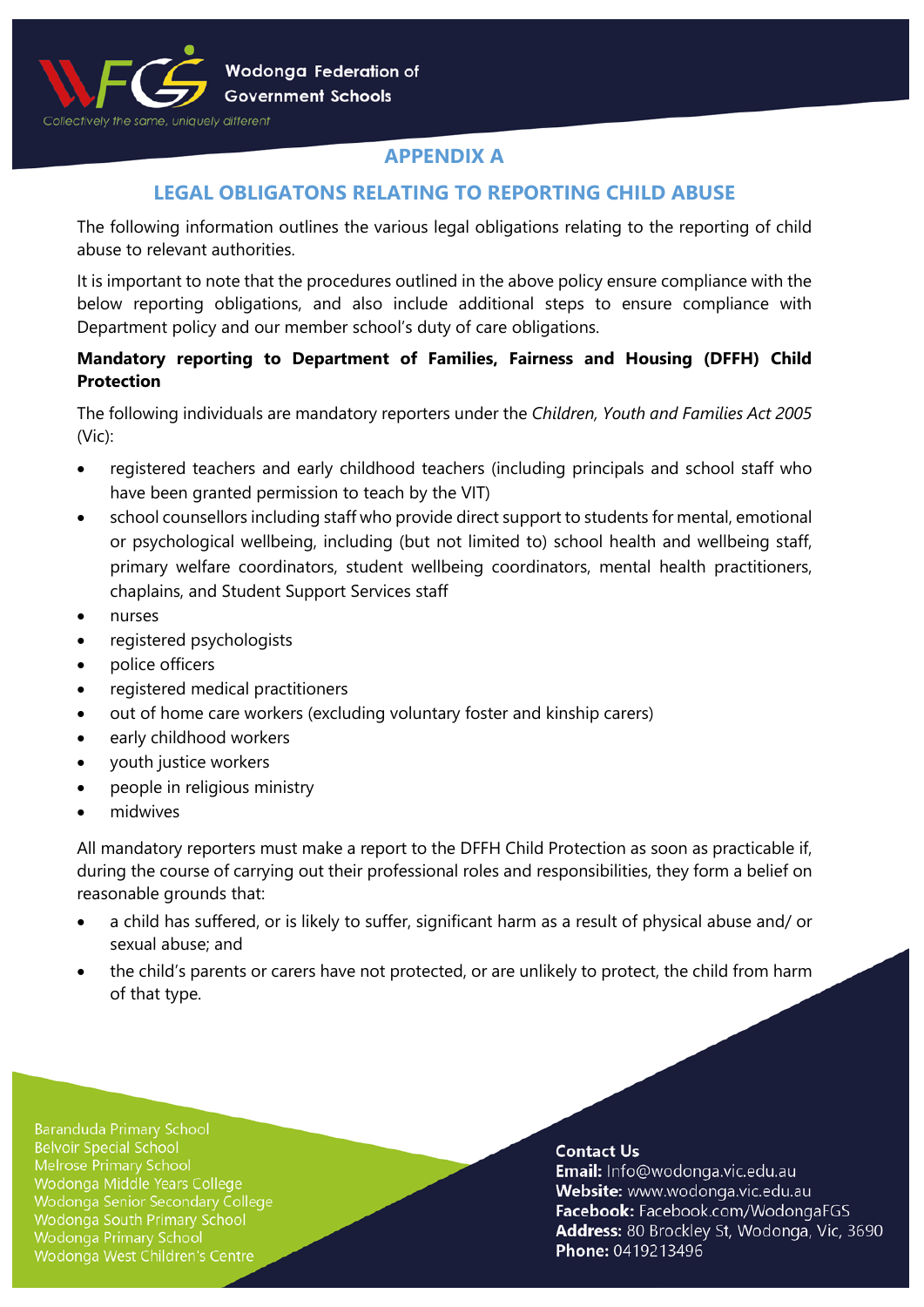

A mandatory reporter who fails to comply with this legal obligation may be committing a criminal offence. It is important for all staff at the Federation's member schools to be aware that they are legally obliged to make a mandatory report on each occasion that they form a reasonable belief that a child is in need of protection and they must make a mandatory report even if the member school principal or any other mandatory reporter does not share their belief that a report is necessary.

If charged with not making a mandatory report, it may be a defence for the person charged to prove that they honestly and reasonably believed that all of the reasonable grounds for their belief had been the subject of a report to child protection made by another person.

The identity of a person who reports any protective concerns to DFFH Child Protection is protected by law. It is an offence for a person, other than the person who made the report, to disclose the name of the person who made a report or any information that is likely to lead to their identification.

At our member schools, all mandated school staff must undertake the *Mandatory Reporting and Other Obligations eLearning Module* annually. We also require/encourage all other staff to undertake this module, even where they are not mandatory reporters.

The policy of the Department of Education and Training (DET) requires **all staff** who form a reasonable belief that a child is in need of protection to discuss their concerns with the relevant school's leadership team and to report their concerns to DFFH and in some circumstances to Victoria Police, or to ensure that all the information relevant to the report has been made by another school staff member.

Any person can make a report to DFFH Child Protection (131 278 – 24 hour service) if they believe on reasonable grounds that a child is in need of protection even if they are not a mandatory reporter listed above.

# **Reporting student wellbeing concerns to Child FIRST/Orange Door**

At our member schools we also encourage staff to make a referral to Child FIRST/Orange Door when they have significant concern for a child's wellbeing. For more information about making a referral to Child FIRST/Child FIRST see the Policy and Advisory Library: Protecting Children  $-$ [Reporting and Other Legal Obligations.](https://www2.education.vic.gov.au/pal/protecting-children/policy)

## **Reportable Conduct**

The Reportable Conduct Scheme is focussed on worker and volunteer conduct and how organisations investigate and respond to suspected child abuse. The scheme aims to improve

**Baranduda Primary School Belvoir Special School** Melrose Primary School Wodonga Middle Years College Wodonga Senior Secondary College Wodonga South Primary School **Wodonga Primary School** Wodonga West Children's Centre

#### **Contact Us**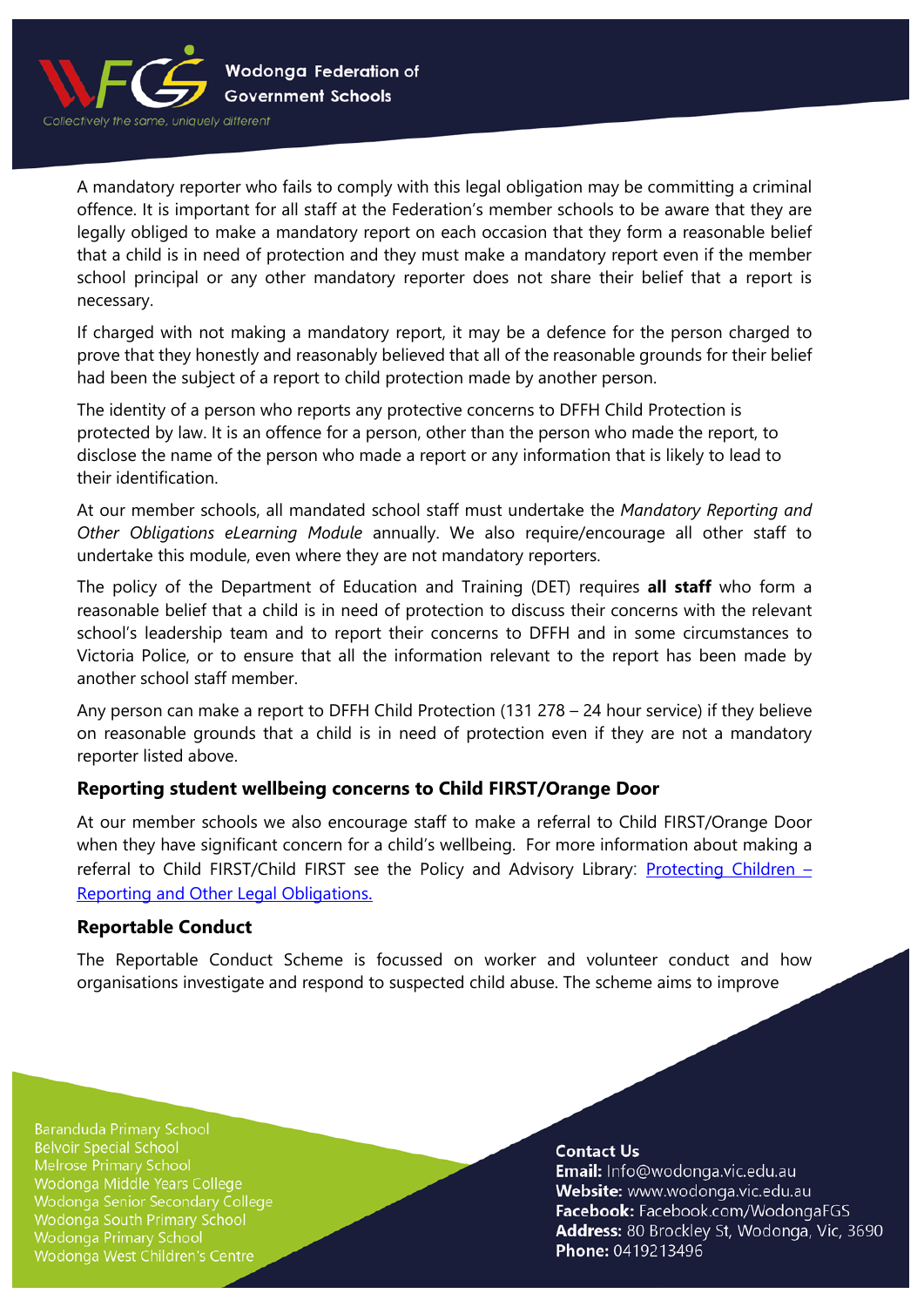

organisational responses to suspected child abuse and to facilitate the identification of individuals who pose a risk of harm to children.

There are five types of 'reportable conduct' listed in the *Child Wellbeing and Safety Act 2005:*

- sexual offences against, with or in the presence of, a child
- sexual misconduct (which includes grooming) against, with or in the presence of, a child
- physical violence against, with or in the presence of, a child
- behaviour that causes significant emotional or psychological harm to a child
- significant neglect of a child.

A reportable conduct allegation is made where a person makes an allegation, based on a reasonable belief, that a worker or volunteer has committed reportable conduct or misconduct that *may* involve reportable conduct.

If school staff or volunteers become aware of reportable conduct by any current or former employee, contractor or volunteer, they must notify the member school's principal immediately. If the allegation relates to the member school's principal, they must notify the Regional Director.

The member school principal or regional director must notify the Department's Employee Conduct Branch of any reportable conduct allegations involving current or former employees of the school (including Department, allied health, casual and school council employees), contractors and volunteers (including parent volunteers).

• Employee Conduct Branch: 03 7022 0005 or [employee.conduct@education.vic.gov.au](mailto:employee.conduct@education.vic.gov.au)

The Department's Secretary, through the Manager, Employee Conduct Branch, has a legal obligation to inform the Commission for Children and Young People when an allegation of reportable conduct is made.

For more information about reportable conduct see the Department's *Policy and Advisory Library*: [Reportable Conduct](https://www2.education.vic.gov.au/pal/reportable-conduct-scheme/policy) and the Commission for Children and Young People's [website.](https://ccyp.vic.gov.au/reportable-conduct-scheme/)

# **Failure to disclose offence**

Reporting child sexual abuse is a community-wide responsibility. All adults (ie persons aged 18 years and over), not just professionals who work with children, have a legal obligation to report to Victoria Police, as soon as practicable, where they form a 'reasonable belief' that a sexual offence has been committed by an adult against a child under the age of 16 in Victoria.

Failure to disclose information to Victoria Police (by calling 000, local police station or the Police Assistance Line 131 444) as soon as practicable may amount to a criminal offence unless a person has a 'reasonable excuse' or exemption from doing so.

**Baranduda Primary School Belvoir Special School** Melrose Primary School Wodonga Middle Years College Wodonga Senior Secondary College Wodonga South Primary School **Wodonga Primary School** Wodonga West Children's Centre

#### **Contact Us**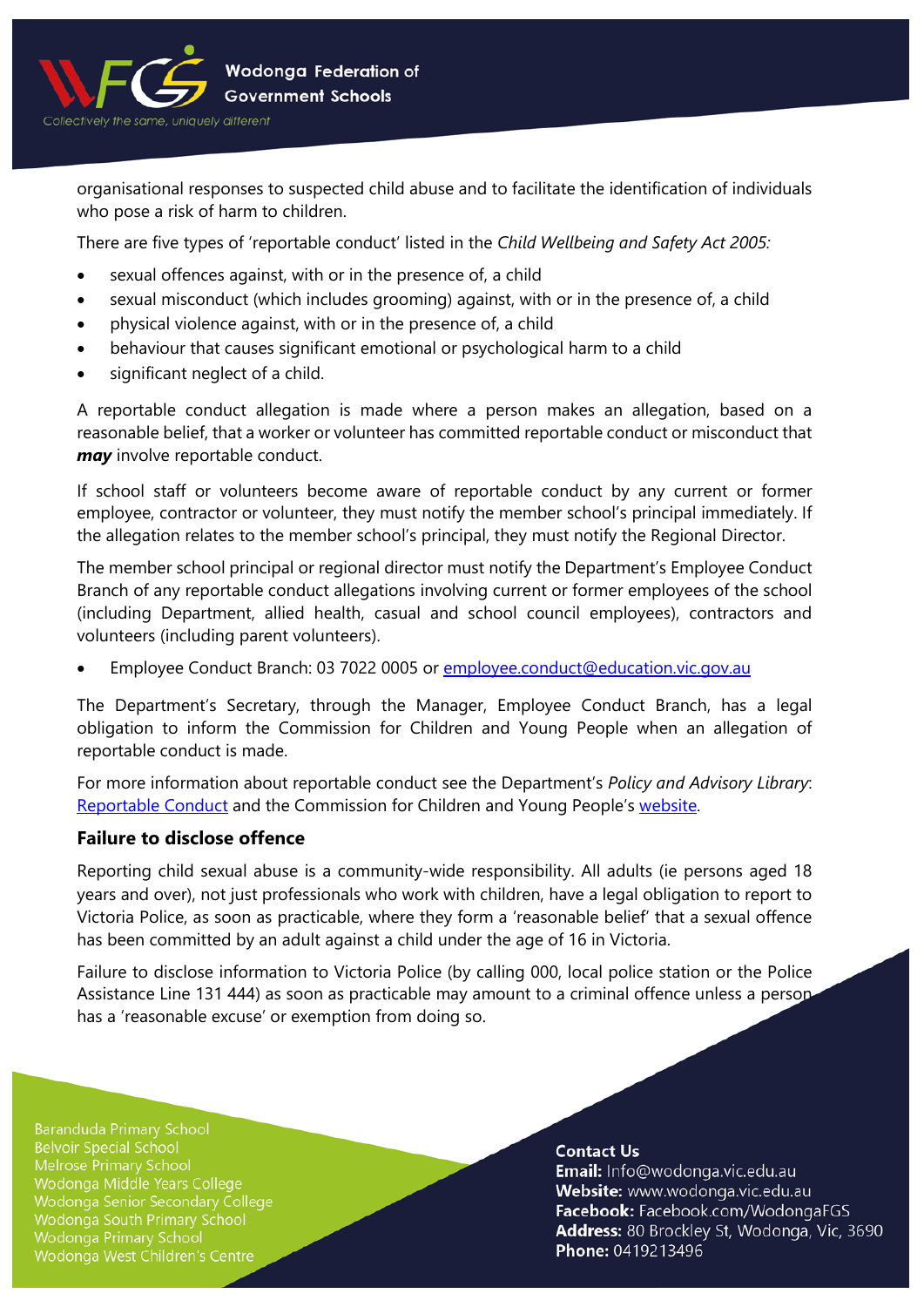

"Reasonable belief" is not the same as having proof. A 'reasonable belief' is formed if a reasonable person in the same position would have formed the belief on the same grounds.

For example, a 'reasonable belief' might be formed when:

- a child states that they have been sexually abused
- a child states that they know someone who has been sexually abused (sometimes the child may be talking about themselves)
- someone who knows a child states that the child has been sexually abused
- professional observations of the child's behaviour or development leads a mandated professional to form a belief that the child has been sexually abused
- signs of sexual abuse leads to a belief that the child has been sexually abused.

"Reasonable excuse" is defined by law and includes:

- fear for the safety of any person including yourself or the potential victim (but not including the alleged perpetrator or an organisation)
- where the information has already been disclosed to Victoria Police and you have no further information to add (for example, through a mandatory report to DFFH Child Protection or a report to Victoria Police from another member of school staff).

#### **Failure to protect offence**

This reporting obligation applies to school staff in a position of authority. This can include principals, assistant principals and campus principals. Any staff member in a position of authority who becomes aware that an adult associated with their school (such as an employee, contractor, volunteer or visitor) poses a risk of sexual abuse to a child under the age of 16 under their care, authority or supervision, must take all reasonable steps to remove or reduce that risk.

This may include removing the adult (ie persons aged 18 years and over) from working with children pending an investigation and reporting your concerns to Victoria Police.

If a school staff member in a position of authority fails to take reasonable steps in these circumstances, this may amount to a criminal offence.

#### **Further information**

For more information about the offences and reporting obligations outlined in this fact sheet refer to: Protecting Children — [Reporting and Other Legal Obligations.](https://www2.education.vic.gov.au/pal/protecting-children/policy)

**Baranduda Primary School Belvoir Special School** Melrose Primary School Wodonga Middle Years College Wodonga Senior Secondary College Wodonga South Primary School Wodonga Primary School Wodonga West Children's Centre

#### **Contact Us**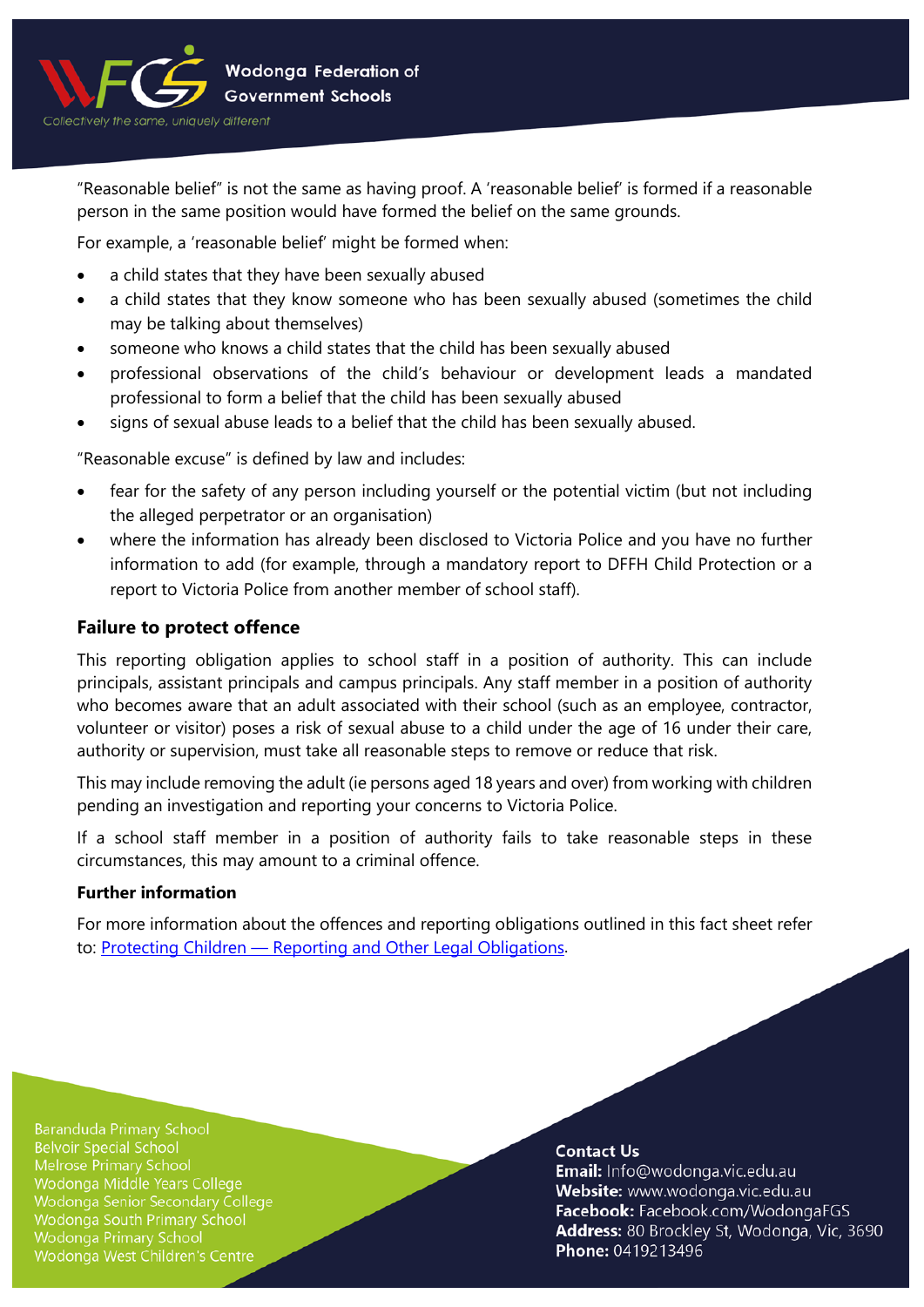

# **APPENDIX B: MANAGING DISCLOSURES OF CHILD ABUSE**

# **Important information for staff**

## *When managing a disclosure relating to child abuse you should:*

- listen to the student and allow them to speak
- stay calm and use a neutral tone with no urgency and where possible use the child's language and vocabulary (you do not want to frighten the child or interrupt the child)
- be gentle, patient and non-judgmental throughout
- highlight to the student it was important for them to tell you about what has happened
- assure them that they are not to blame for what has occurred
- do not ask leading questions, for example gently ask, "What happened next?" rather than "Why?"
- be patient and allow the child to talk at their own pace and in their own words
- do not pressure the child into telling you more than they want to, they will be asked a lot of questions by other professionals, and it is important not to force them to retell what has occurred multiple times
- reassure the child that you believe them and that disclosing the matter was important for them to do
- use verbal facilitators such as, "I see", restate the child's previous statement, and use nonsuggestive words of encouragement, designed to keep the child talking in an open-ended way ("what happened next?")
- tell the child in age appropriate language you are required to report to the relevant authority to help stop the abuse, and explain the role of these authorities if appropriate (for a young child this may be as simple as saying "I will need to talk to people to work out what to do next to help you")
- Take prompt action in relation to following the procedures outlined below.

# *When managing a disclosure you should AVOID:*

- displaying expressions of panic or shock
- asking questions that are investigative and potentially invasive (this may make the child feel uncomfortable and may cause the child to withdraw)
- going over the information repeatedly (you are only gathering information to help you form a belief on reasonable grounds that you need to make a report to the relevant authority)

**Baranduda Primary School Belvoir Special School** Melrose Primary School Wodonga Middle Years College Wodonga Senior Secondary College Wodonga South Primary School Wodonga Primary School Wodonga West Children's Centre

## **Contact Us**